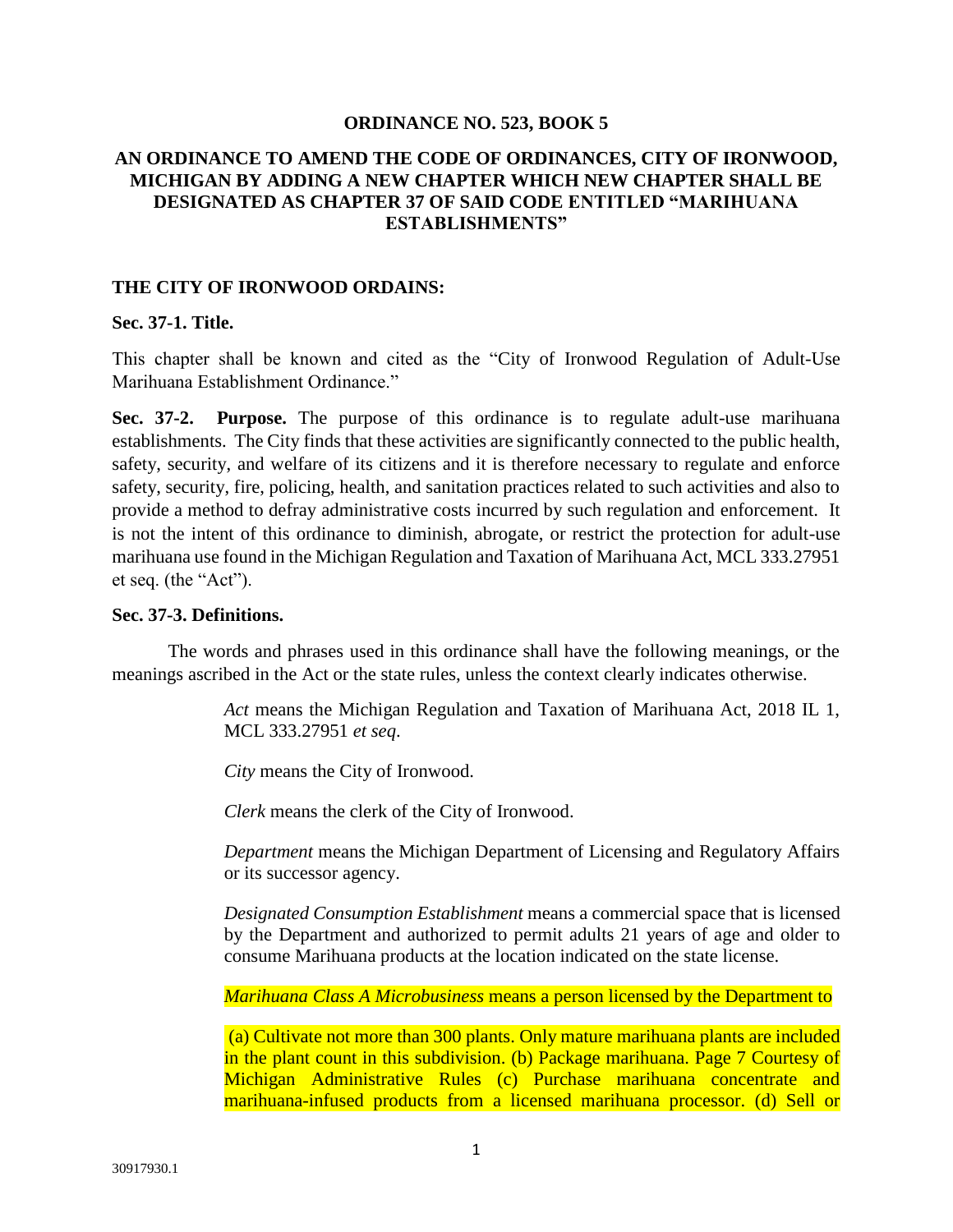transfer marihuana and marihuana products to an individual 21 years of age or older only. (e) Transfer marihuana to a marihuana safety compliance facility for testing.

*Marihuana Establishment* means a Marihuana Grower, Marihuana Safety Compliance Facility, Marihuana Processor, Marihuana Microbusiness, Marihuana Retailer, Marihuana Secure Transporter, or any other type of business licensed by the Department to operate under the Act.

*Marihuana Event Organizer* means a person licensed to apply for a temporary marihuana event license under these rules.

*Marihuana Grower* means a person licensed by the Department to cultivate marihuana and sell or otherwise transfer marihuana to Marihuana Establishments. Marihuana grower license types are:

(1) Class  $A$  – not more than 100 marihuana plants;

(2) Class B – not more than 500 marihuana plants;

(3) Class  $C$  – not more than 2000 marihuana plants;

(4) Excess marihuana grower – issued to a person who holds 5 stacked Class C licenses.

*Marihuana Microbusiness* means a person licensed by the Department to cultivate not more than 150 marihuana plants; process and package marihuana; and sell or otherwise transfer marihuana to individuals who are 21 years of age or older or to a Marihuana Safety Compliance Facility, but not to other Marihuana Establishments.

*Marihuana Processor* means a person licensed by the Department to obtain marihuana from Marihuana Establishments; process and package marihuana; and sell or otherwise transfer marihuana to Marihuana Establishments.

*Marihuana Retailer* means a person licensed by the Department to obtain marihuana from Marihuana Establishments and to sell or otherwise transfer marihuana to Marihuana Establishments and to individuals who are 21 years of age or older.

*Marihuana Safety Compliance Facility* means a person licensed by the Department to test marihuana, including certification for potency and the presence of contaminants.

*Marihuana Secure Transporter* means a person licensed by the Department to obtain marihuana from Marihuana Establishments in order to transport marihuana to Marihuana Establishments.

*Ordinance* means this corpus and any amendments thereto.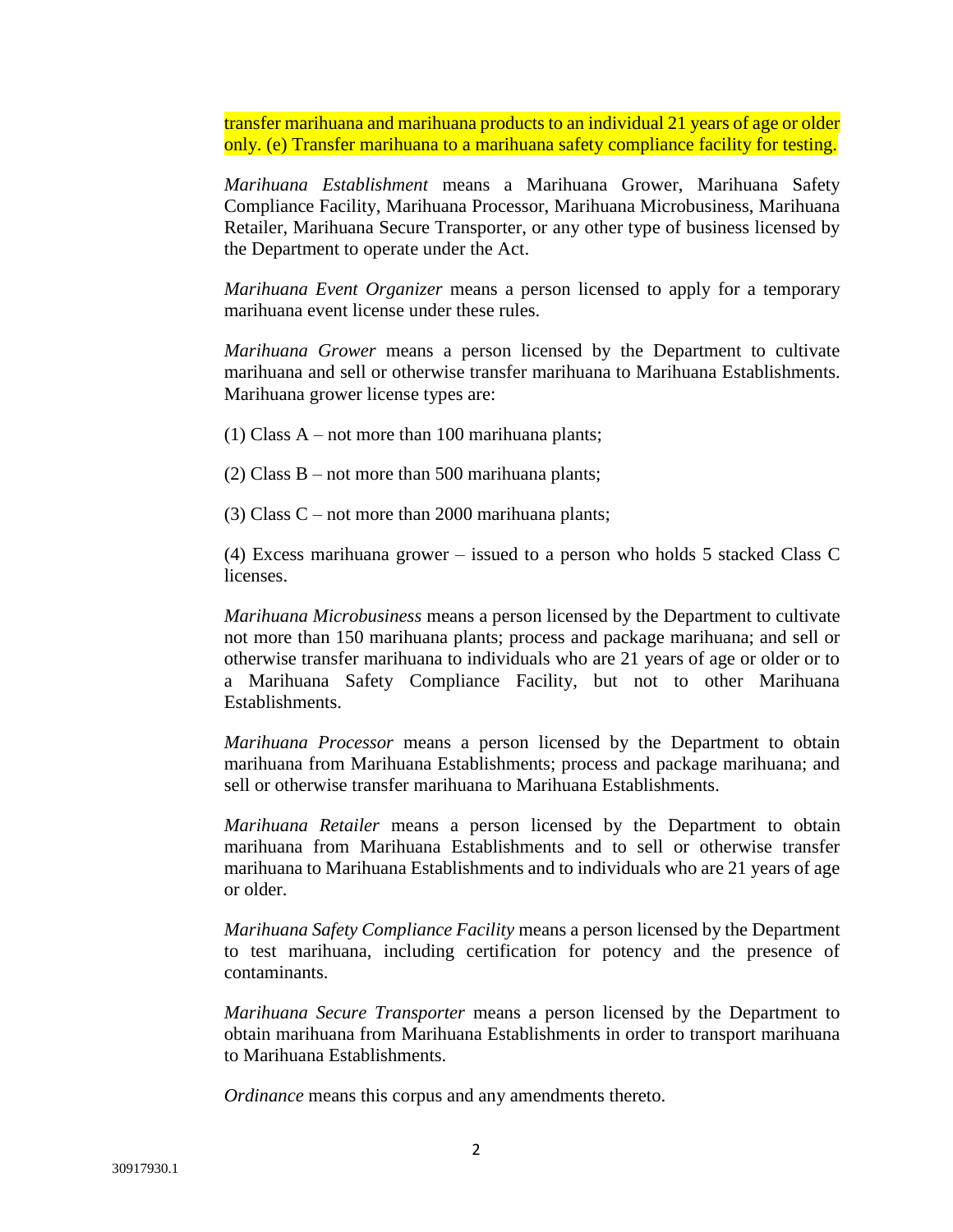*Person* means any firm, person, partnership, association, corporation, company, or legal entity of any kind.

*School* means private or public licensed institution where children attend classes in preschool programs, kindergarten programs, or grades 1 through 12.

*Temporary Marihuana Event License* means a state license held by a marihuana event organizer for an event where the onsite sale or consumption of marihuana products, or both, are authorized at the location indicated on the state license during the dates indicated on the state license.

# **Sec. 37-4. Operation Without a License.**

- (a) No person shall operate a Marihuana Establishment in the City without first obtaining a license to do so from the Clerk.
- (b) No person shall operate a Marihuana Establishment in the City without first obtaining a conditional use permit under Article IV of this Chapter.
- (c) The City Commission may establish, by resolution, a nonrefundable license application fee, not to exceed fifteen hundred dollars (\$1500) and a nonrefundable Marihuana Establishment annual license fee, not to exceed five thousand dollars (\$5,000.00), to defray application and administrative costs. The fees set forth herein shall be in addition to, and not in lieu of, any other licensing and permitting requirements imposed by any federal or state law, or other city ordinance, including, by way of example, any applicable zoning or building permits.
- (d) The City shall issue no more than two (2) Marihuana Microbusiness/Class A Microbusiness licenses. The City shall issue no more than four (4) Marihuana Retailer licenses. Licenses for Marihuana Growers is limited to two (2) of each class. Licenses for Marihuana Processors is limited to two (2) licenses. Marihuana Safety Compliance Facilities and Marihuana Secure Transporters licenses are unlimited. The following establishments are prohibited and can only be licensed by a change to this Ordinance: Designated Consumption Establishment, Marihuana Event Organizer, and Temporary Marihuana Event Licenses.

# **Sec. 37-5. License Application Submission.**

- (a) Applications for a license shall be made in writing to the Clerk. All completed applications submitted to the Clerk shall be considered for issuance of a license. Completed applications shall be considered through a competitive process. Licenses for Marihuana Safety Compliance Facilities and Marihuana Secure Transporters will not be part of a competitive process.
- (b) An application for a license required by this Ordinance shall be made under oath on forms provided by the City, and shall be deemed to be complete only if it contains all of the following: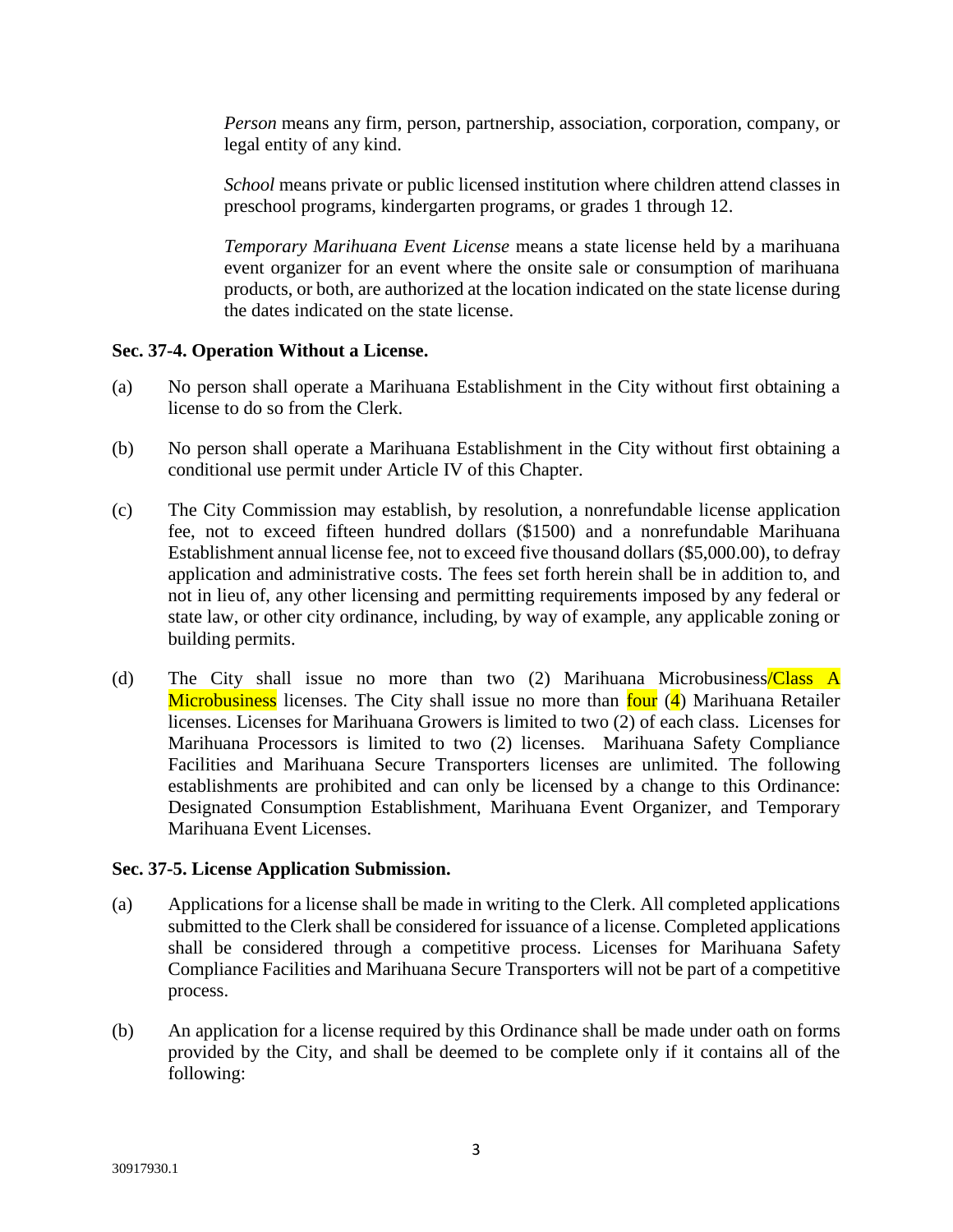- (1) The nonrefundable license application fee in the amount set by City Commission resolution pursuant to Section 37-4(c);
- (2) If the applicant is an individual, the applicant's name, date of birth, social security number, physical address, including residential and any business address; copy of government-issued photo identification; email address, and one or more phone numbers including emergency contact information;
- (3) If the applicant is an entity, the names, dates of birth, physical addresses including residential and any business address; copy of government-issued photo identification, email addresses, and one or more phone numbers of each individual with an ownership interest, including designation of one such individual as the primary point of contact; contact information for an emergency contact person, articles of incorporation, assumed name registration; Internal Revenue Service EIN confirmation letter; copy of the operating agreement of the applicant, if a limited liability company; copy of the partnership agreement, if a partnership; names and addresses of the beneficiaries, if a trust or a copy of the bylaws or shareholder agreement, if a corporation;
- (4) The applicant must provide two years of federal and state tax returns.
- (5) The name and physical address of the proposed Marihuana Establishment; site plan and building layout; and location area map of the marihuana establishment and surrounding area that identifies the relative locations and the distances (as measured from the parcel lines of the individual properties) to the closest real property comprising a public or private elementary, vocational or secondary school, or public park;
- (6) A signed acknowledgment that the applicant is aware and understands that all matters related to marihuana growing, cultivation, possession, testing, safety compliance and transporting, are currently subject to state and federal laws, rules and regulations, and that the approval or granting of a license hereunder does not exonerate or exculpate the applicant from abiding by the provisions and requirements and penalties associated with those laws, rules, and regulations, or exposure to any penalties associated therewith; and further, the applicant waives and forever releases any claim, demand, action, legal redress, or recourse against the City, its elected and appointed officials, and its employees and agents for any claims, damages, liabilities, causes of action, damages, or attorney fees that the applicant may incur as a result of the violation by the applicant, its stakeholders and agents of those laws, rules, and regulations; and
- (7) One of the following: (a) proof of ownership of the entire premises wherein the Marihuana Establishment is to be operated; or (b) written consent from the property owner for the use of the premises in a manner requiring licensure under the Act along with a copy of the lease for the premises.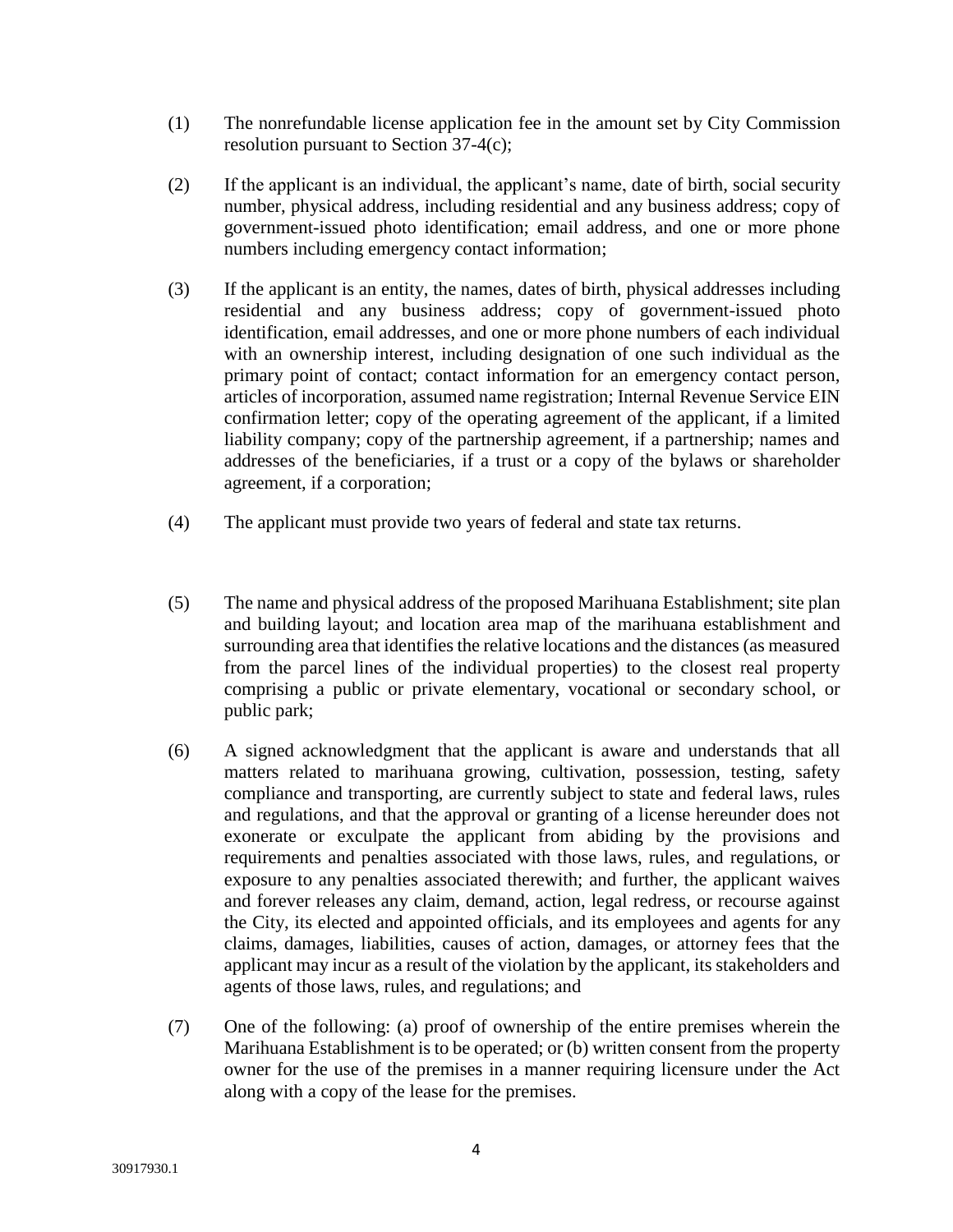- (8) A copy of the **special land use** or conditional use permit issued by the Planning Commission.
- (9) Any other information which may be required by the clerk.
- (10). If the applicant is denied, the clerk shall issue a written notice of denial to the applicant. All communication will be sent by first class mail to the address for the applicant provided on the application.
- (11). A license will not be granted until the applicant, and each person holding an ownership interest in the applicant, have passed a criminal background check conducted by the Ironwood Public Safety Department.
- (12) A license will not be granted until the City Finance Director verifies that the applicant does not owe to the City any taxes or other default.
- (13) License holders shall report any other change in the information required by this Ordinance to the city clerk within 10 business days of the change. Failure to do so may result in suspension or revocation of the license.
- (c) Nothing in this Ordinance shall be read as prohibiting a person from obtaining multiple licenses under this Ordinance. An individual or entity must apply for a license for each Marihuana Establishment that the individual or entity intends to operate in the City.
- (d) Information submitted to the City in conjunction with an application for a license under this Chapter shall be subject to disclosure under the Michigan Freedom of Information Act, 1976 PA 442, MCL 15.231, et seq. unless an exemption exists.

# **37-6. License Application Evaluation.**

- (a) Upon receipt of a completed application meeting the requirements of this Ordinance and confirmation that the number of existing licenses does not exceed the maximum number established by this Ordinance, the Clerk shall refer a copy of the application to each of the following for their review: the Finance Director, the Community Development Director, the Building Inspector, and the Public Safety Director.
- (b) Once reviewed for completeness by the above mentioned individuals, the application will be ranked by the Planning Commission and the City Commission pursuant to a merit review process based upon a scoring rubric outlining factors and weight of criteria considered for scoring the application. Once the application is scored, the individual applicant shall be notified of the order of their placement, and those within the cap may proceed through the license application process accordingly.
- (c) No application shall be approved unless: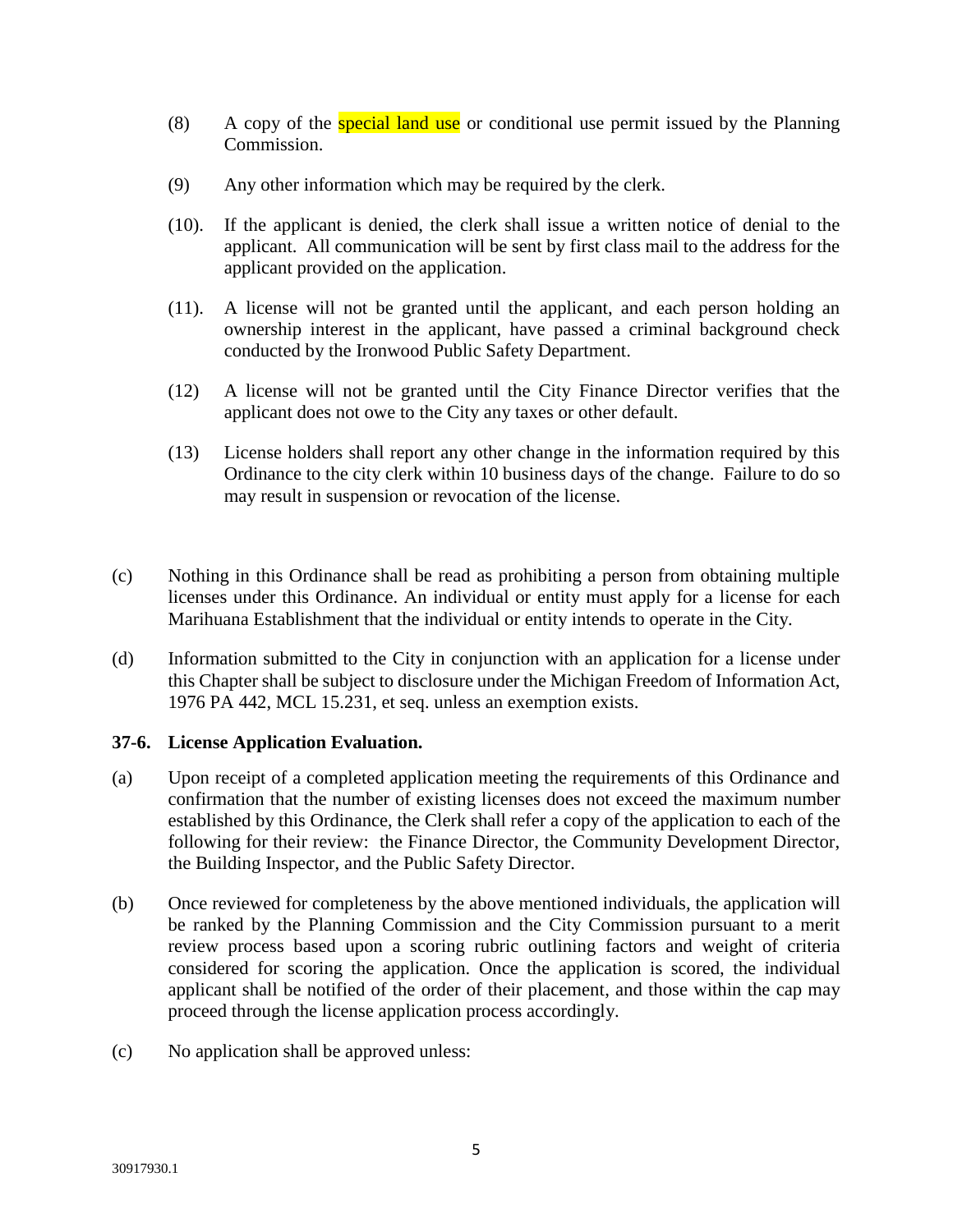- (1) The Planning & Zoning Administrator has confirmed that the proposed location complies with this Ordinance and the Zoning Code.
- (2) The Planning and Zoning Administrator has confirmed the Marihuana Establishment adequately protects or promotes the health, safety, wellbeing, and interests of the City.
- (3) The Finance Director, the Community Development Director, the Building Inspector, and the Public Safety Director, to the extent applicable, have inspected the proposed location and/or site plan for compliance with all local and state fire codes, laws and ordinances they are charged with enforcing.
- (d) If written approval is given by each of the parties identified in subsection (c), the Clerk shall issue a license to the applicant.
- (e) Licenses issued under this Ordinance may not be transferred to another person without the approval of the City Commission and Planning Commission and not within 12 months of the original issuance date. For purposes of this subsection, a change in, transfer of, or acquisition of control of the licensee is considered to be a transfer. In order to receive approval to transfer a license to a different person, the licensee must make a written request to the Clerk, indicating the current licensee and the proposed licensee. License transfers must also be reviewed by the City Planning Commission and City Commission. Franchisors that list the franchisee on the application as a co applicant are exempt from the 12 month transfer requirement. Franchisor license transfer will still require City Planning Commission and City Commission approval.
- (f) Licenses issued under this Ordinance may not be transferred to a different location without the approval of the City Commission and Planning Commission. In order to receive approval to transfer a license to a different location, the licensee must make a written request to the Clerk, indicating the current location and the proposed location. The Clerk shall refer a copy of the application to each of the following for their approval: the Finance Director, the Community Development Director, the Building Inspector, and the Public Safety Director. Transfer of the license to a different location will only be approved after review by the City Commission and Planning Commission and must meet the following:
	- (1) The Planning & Zoning Administrator has confirmed that the proposed new location complies with this Ordinance and the Zoning Code; and
	- (2) The Finance Director, the Community Development Director, the Building Inspector, and the Public Safety Director, to the extent applicable, have confirmed that the proposed new location is in compliance with all laws and ordinances for which they are charged with enforcement.
- (g) A City of Ironwood License will not be issued until all required State Licenses have been approved and granted. City of Ironwood licenses will be issued for the term of one year and will run concurrently with the term of the applicant's state license.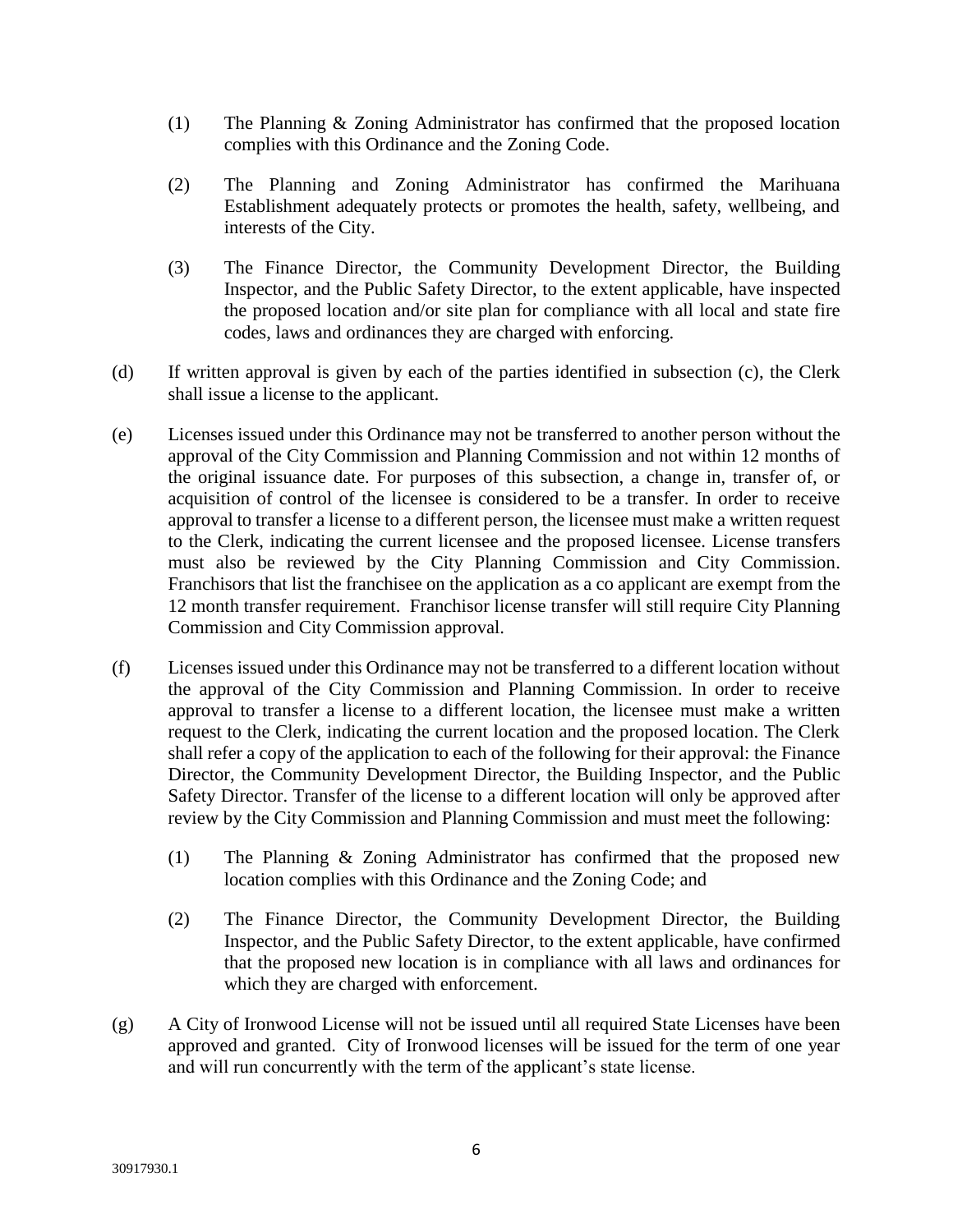(h) Before a license is issued or renewed, the licensee or renewal applicant shall file a proof of financial responsibility for the liability for bodily injury on the form prescribed, for an amount not less than \$2,000,000. Proof of building insurance for the building where the Marihuana Establishment is located shall be provided with the application.

# **37-7. Licenses Generally.**

- (a) No consumption of marihuana shall be permitted on the premises of a Marihuana Establishment, and a sign shall be posted on the premises of each Marihuana Establishment indicating that consumption is prohibited on the premises.
- (b) The license required by this Ordinance shall be prominently displayed on the premises of the Marihuana Establishment.
- (c) A Marihuana Establishment receiving a license under this Ordinance shall be subject to inspection by City Law Enforcement and other City Personnel for compliance with all applicable state and local permits and licenses at any time.
- (d) All necessary building, electrical, plumbing, and/or mechanical permits shall be obtained from the City or other applicable governmental authority. All buildings shall be brought up to local and state building code requirements.
- (e) All persons working in direct contact with marihuana shall conform to hygienic practices while on duty, including, but not limited to:
	- (1) Maintaining adequate personal cleanliness.
	- (2) Washing hands thoroughly in adequate hand-washing areas before starting work and at any other time when the hands may have become soiled or contaminated.
	- (3) Refraining from having direct contact with marihuana if the person has or may have an illness, open lesion, including boils, sores, or infected wounds, or any other abnormal source of microbial contamination, until such condition is corrected.
- (f) Litter and waste (liquid or solid) shall be properly removed and the operating systems for waste disposal are maintained in an adequate manner so that they do not constitute a source of contamination in areas where marihuana is exposed.
- (g) Floors, walls, and ceilings shall be constructed in such a manner that they may be adequately cleaned and kept clean and in good repair.
- (g) There shall be adequate screening or other protection against the entry of pests. Rubbish shall be disposed of so as to minimize the development of odor and minimize the potential for waste becoming an attractant, harborage, or breeding place for pests.
- (i) Any buildings, fixtures, and other facilities shall be maintained in a sanitary condition.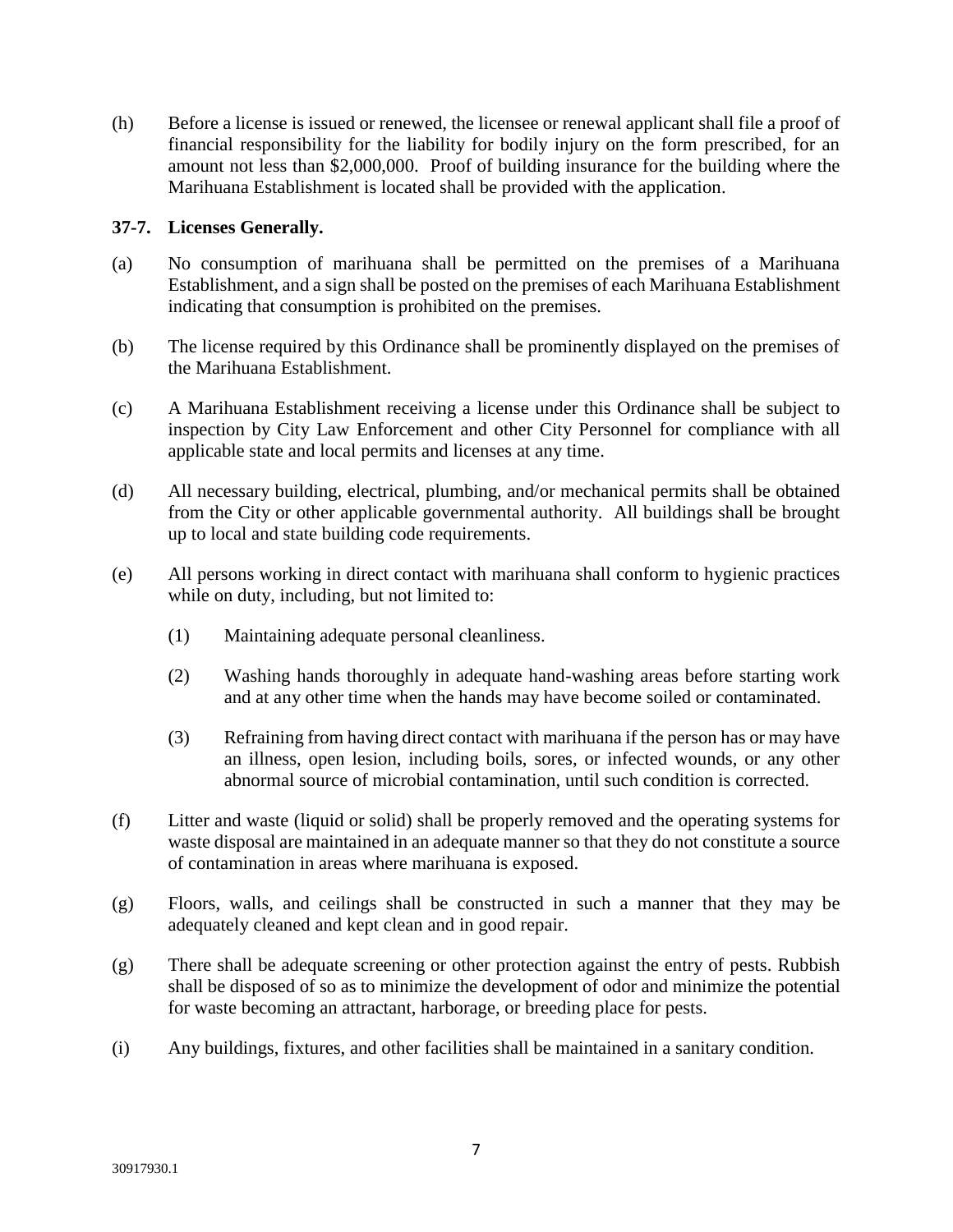- (j) Marihuana that can support the rapid growth of undesirable microorganisms shall be held in a manner that prevents the growth of those microorganisms.
- (k) Marihuana Establishments shall be free from infestation by insects, rodents, birds, or vermin of any kind.
- (l) A Marihuana Establishment shall continuously monitor the entire premises on which they are operated with surveillance systems that include security cameras. The video recordings from such systems shall be maintained in a secure, off-site location for a period of thirty (30) days.
- (m) No Marihuana Establishment shall be operated in a manner creating noise, dust, vibration, glare, fumes, or odors detectable to normal senses beyond the structure on which the Marihuana Establishment is operated (this includes the structure where the growing, retail, or processing facility is located). No Marihuana Establishment shall violate Ch. 17 (Nuisances) of the City of Ironwood Code of Ordinances.
- (n) Disposal of marihuana shall be accomplished by a manner that prevents its acquisition by any person who may not lawfully possess it and otherwise in conformance with the Act and the rules promulgated thereunder. Disposal structures must be locked and secured.
- (o) It shall be prohibited to display any signs that are inconsistent with this Ordinance, local ordinances, the Act, or rules promulgated thereunder. No off-premise signage is permitted.
- (p) It shall be prohibited to use advertising material that is misleading, deceptive, or false, or that is designed to appeal to minors aged 17 years and younger.
- (q) No Marihuana Establishment shall be located within an area zoned exclusively for residential use (R-1, R-2, C-1) and not within any of the following buffers; 500 feet of a property line of a pre-existing school, 100 feet of a property line of a church, 500 feet of a property line of a public library, and 100 feet of a property line of a city park. It shall be the responsibility of the owner or operator of the proposed state-licensed Marihuana Establishment to demonstrate and ensure that a proposed location is not within one of the buffers. If any part of the property is in the prohibited buffer or district the entire property is affected.
- (r) Marihuana Retailers and Microbusinesses shall not include, drive-thru, exterior, or off-site sales. Marihuana retailers shall not be located in a mobile or temporary structure.
- (s) Marihuana producers, marihuana processors, and marihuana retailers shall connect to all City utilities. (Additional Treatment of waste may be required before entering the municipal sewer system)
- (t) The Marihuana Establishment shall be designed, located, constructed and buffered to blend in with its surroundings and mitigate significant adverse impacts on adjoining properties and the community. Odors shall be minimized by installing filtration systems. Special attention will be given to noise, light, glare, and traffic impacts. A lighting plan shall be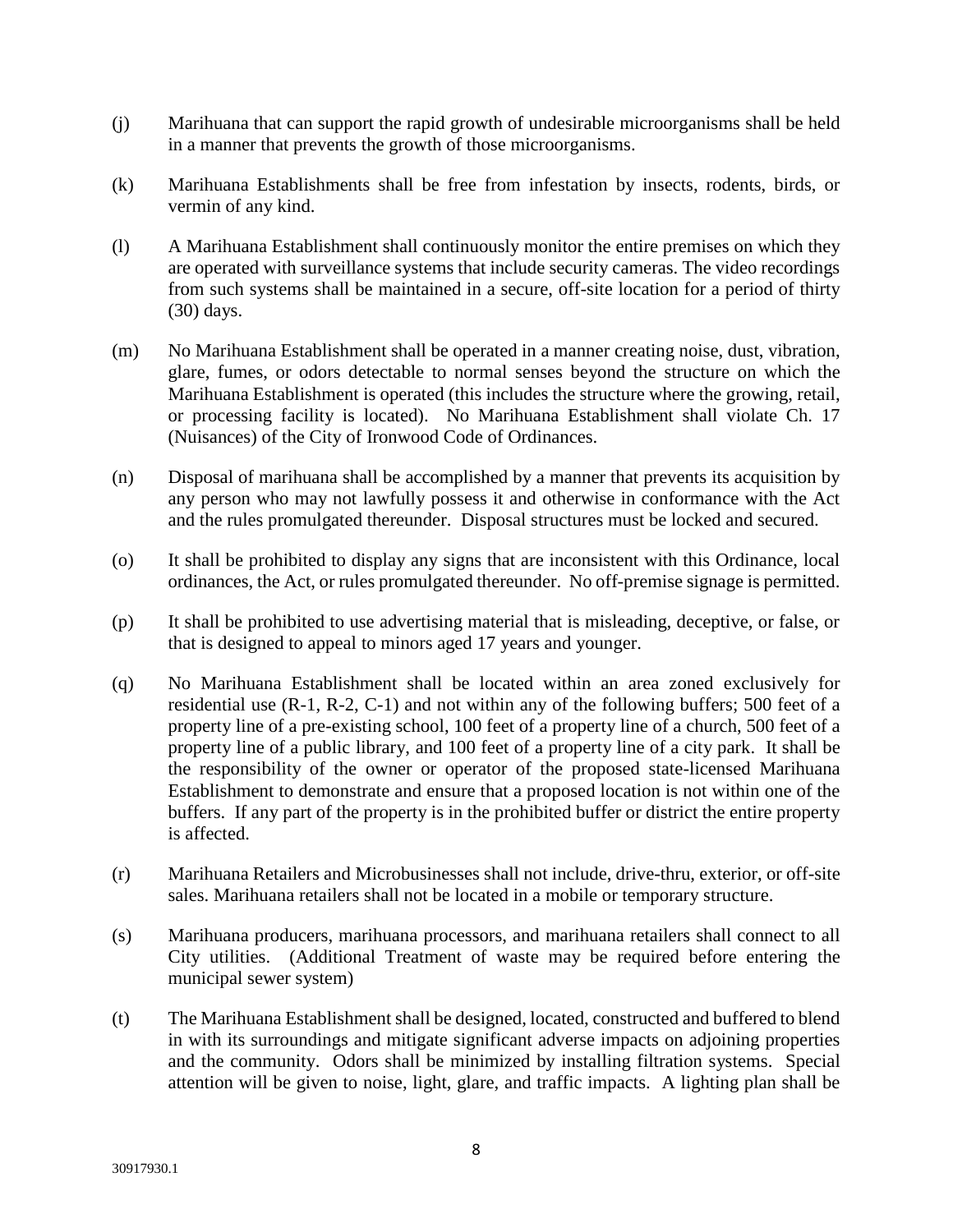provided to show how light pollution will be mitigated. No barred windows and doors are permitted.

- (u) Marihuana Establishments are not permitted as home occupations.
- (v) Any Marihuana Secure Transporter who has been granted a license under the Act may transport marihuana or money associated with the purchase or sale of marihuana through the City but may not store marihuana or money associated with the purchase or sale of marihuana in the City for more than 48 hours. All Marihuana Secure Transporters must show proof of bonding and insurance.
- (w) The annual license fee, not to exceed five thousand dollars (\$5,000.00) or as designated by state law, to help defray application, administrative, and enforcement costs associated with the operation of Marihuana Establishments in the City will be collected at the time the license application is submitted and is non-refundable.
- (x) An applicant or licensee shall notify the Clerk of any changes in the information submitted in Section 37-5(b) within  $ten (10)$  business days of such changes occurring.

# **Sec. 37-8. License Renewal**

- (a) The term of each license shall be one year. Within ninety (90) days before expiration of a license, the licensee shall apply to renew its license. Applications to renew a license shall be made in writing to the Clerk. If a licensee fails to file an application to renew a license (45) days prior to the date that the license expires, the license shall be deemed forfeited.
- (b) An application to renew a license required by this Ordinance shall be made under oath on forms provided by the City and shall contain substantially the same information as required in Section 37-5(b), as well as the appropriate nonrefundable annual license fee in the amount up to \$5,000 set by City Commission resolution pursuant to Section 37-4(c).
- (c) Unless the Clerk finds that denial of a renewal application is warranted pursuant to Section 12, the Clerk shall grant a renewal license to a licensee as long as the licensee has a valid state license issued by the Department to operate that Marihuana Establishment.

# **Sec. 37-9. Marihuana Retailer.**

- (a) A Marihuana Retailer shall be limited to the C-3 (Highway Commercial Adult-Use Marihuana Establishment Overlay (See Figure 1)) and C-2 (Downtown Commercial (see Figure 1)) Districts.
- (b) No Marihuana Retailer shall be open between the hours of 10:00 p.m. and 8:00 a.m.
- (c) Only persons twenty-one (21) years of age and older are allowed on the premises of a Marihuana Retailer.
- (d) No Marihuana Retailer will be permitted in areas of downtown as described in Figure 1.

# **37-10. Marihuana Microbusiness or Class A Microbusiness.**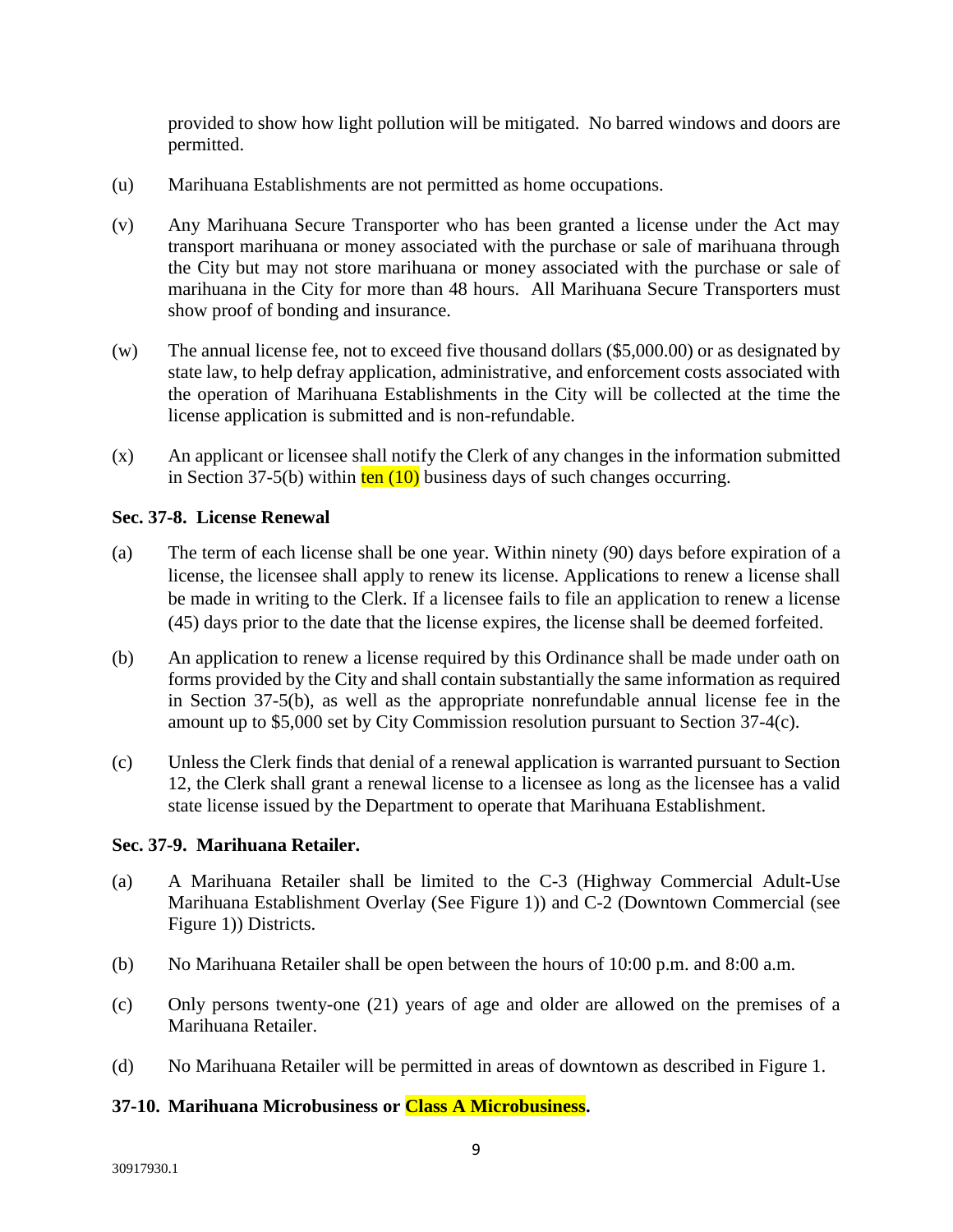- (a) A Marihuana Microbusiness or Class A Microbusiness shall be limited to the  $C-3$ (Highway Commercial Adult-Use Marihuana Establishment Overlay (See Figure 1)) and C-2 (Downtown Commercial (see Figure 1)) District.
- (b) A Marihuana Microbusiness Class A Microbusiness may operate twenty-four (24) hours a day, seven (7) days a week, but may only be open to the public between the hours of 8:00 a.m. and 10:00 p.m.
- (c) Only persons twenty-one (21) years of age and older are allowed on the premises of a Marihuana Microbusiness Class A Microbusiness.
- (d) No Marihuana Microbusiness Class A Microbusiness will be permitted in the downtown as described in Figure 1.
- (e) All Marihuana Microbusinesses must be free standing, single story, and must meet the side and rear yard setbacks for the C-3 zoning district regardless of location.

### **Sec. 37-11. Marihuana Grower**.

- (a) A Marihuana Grower shall be limited to the I-1 (Industrial) District.
- (b) A Marihuana Grower may operate twenty-four (24) hours a day, seven (7) days a week.
- (c) Only persons twenty-one (21) years of age and older are allowed on the premises of a Marihuana Grower.
- (d) A Marihuana Grower must meet all setbacks specified under the appropriated district in the City of Ironwood Zoning Ordinance.
- (e) A Marihuana Growing facility must be indoors in a locked facility. Outdoor growing is prohibited.
- (f) No Marihuana Grower will be permitted in the downtown as described in Figure 1.

#### **Sec. 37-12. Marihuana Processor**.

- (a) A Marihuana Processor shall be limited to the I-1 (Industrial) District.
- (b) A Marihuana Processor may operate twenty-four (24) hours a day, seven (7) days a week.
- (c) Only persons twenty-one (21) years of age and older are allowed on the premises of a Marihuana Processor.
- (d) A Marihuana Processor must meet all setbacks specified under the appropriated district in the City of Ironwood Zoning Ordinance.
- (e) No Marihuana Processor will be permitted in the downtown as described in Figure 1.

#### **Sec. 37-13. Marihuana Secure Transporter**.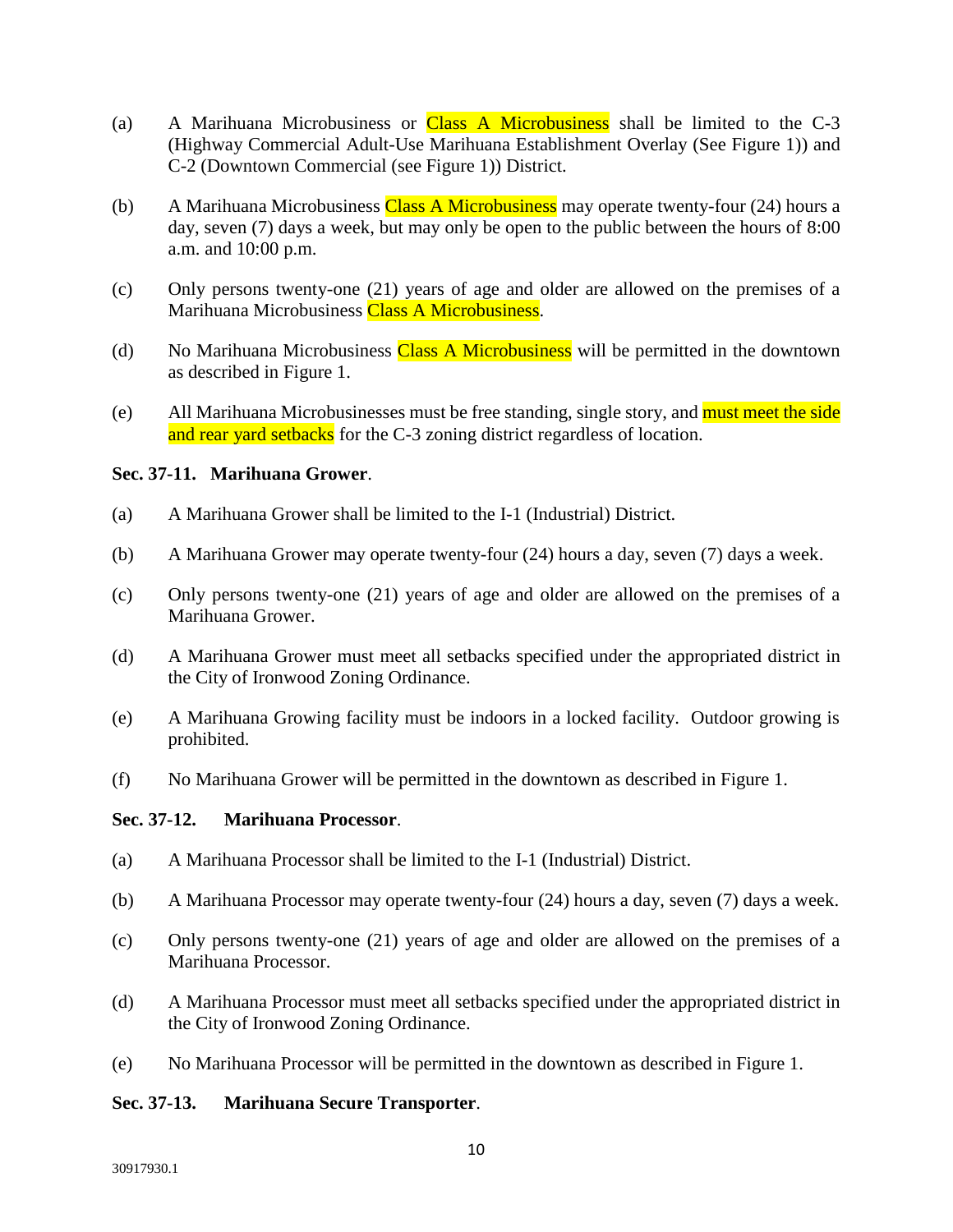- (a) A Marihuana Secure Transporter facility and/or office shall be limited to the I-1 (Industrial) District.
- (b) A Marihuana Secure Transporter may operate twenty-four (24) hours a day, seven (7) days a week.
- (c) Only persons twenty-one (21) years of age and older are allowed on the premises of a Marihuana Secure Transporter.
- (d) A Marihuana Secure Transporter is solely for transportation between Marihuana Establishments not to the general public.
- (e) No Marihuana Secure Transporter will be permitted in the downtown as described in Figure 1.

# **Sec. 37-14. Marihuana Safety Compliance Facility**.

- (a) A Marihuana Safety Compliance Facility shall be limited to the I-1 (Industrial), C-3 (Highway Commercial), and C-2 (Downtown Commercial) District pursuant to the Zoning Ordinance of the City.
- (b) A Marihuana Safety Compliance Facility may operate twenty-four (24) hours a day, seven (7) days a week.
- (c) Only persons twenty-one (21) years of age and older are allowed on the premises of a Marihuana Safety Compliance Facility.
- (d) No Marihuana Safety Compliance Facility will be permitted in the downtown as described in Figure 1.

#### **Sec. 37-15. Marihuana Establishment Signage Requirements**

- (a) All signs must be preapproved in the licensing process and meet all zoning ordinance requirements.
- (b) All the signs in the C-2 District must meet all requirements of the zoning ordinance (see Section 34-134(7)) of the City of Ironwood Zoning Ordinance and the following; lettering limited to nine inches in height, no sandwich board or flag signs. Graphical signs require Planning Commission approval. Colored lettering is permitted.
- (c) All Signs in the C-3 District must meet all requirements of the zoning ordinance (see Section 34-154(7)) of the City of Ironwood Zoning Ordinance and the following; lettering limited to nine inches in height, no sandwich board or flag signs. Graphical signs require Planning Commission approval. Colored lettering is permitted.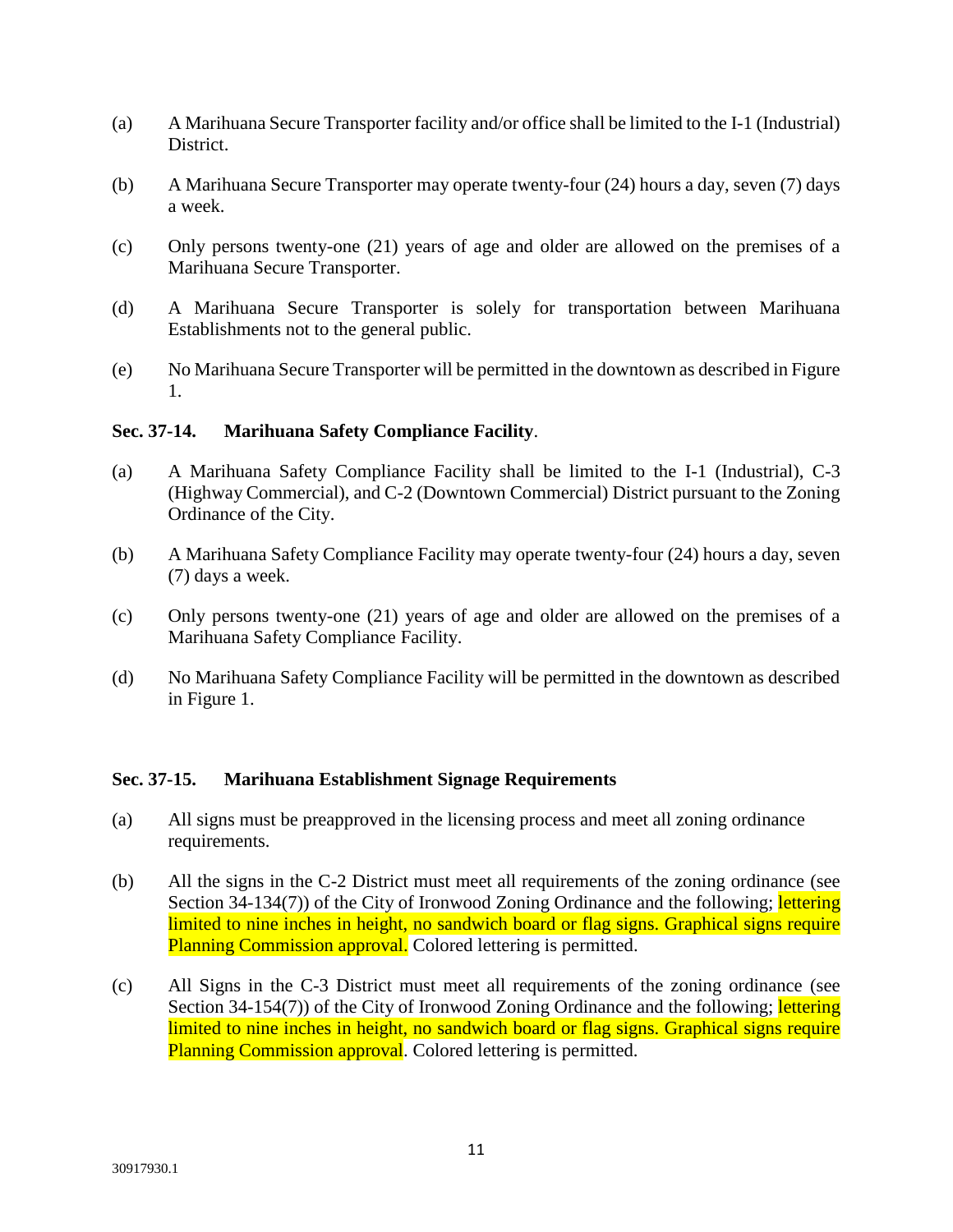(d) All signs in the I-1 District must meet all the requirements of the zoning ordinance (see Section 34-175(9)) of the City of Ironwood Zoning Ordinance.

# **Sec. 37-16. Marihuana Establishment Façade Requirements**

- (a) Windows must be clear and not covered with paper or any type of film or frosting.
- (b) Facades must meet the character of the surrounding buildings.
- (c) Barred doors and windows are prohibited.
- (d) Front entrances are the only entrance allowed to be used by customers.

# **Sec. 37-17. Denial and Revocation.**

- (a) An initial or renewal license application shall be denied if it does not meet the requirements of this Ordinance.
- (b) Should the city clerk revoke or deny an application, the applicant shall have 14 days from the mailing of the denial/revocation to appeal the denial/revocation to the city manager by filling a notice of appeal with the city manager's office. The city manager may require additional information or act upon the appeal based upon the information supplied to the city clerk. Should the city manager reverse the decision of the clerk, the clerk shall issue a provisional license. Should the city manager affirm the decision of the clerk, the city manager shall issue a written notice of affirming the decision of the clerk. communications will be sent by first class mail to the address for the applicant provided in the application.

The applicant shall have 14 days from the mailing of a decision by the city manager affirming the decision of the city clerk to appeal to the city commission. To appeal the decision of the city manager, the applicant must file a notice of appeal with the city clerk. The city commission shall hear the appeal at its next regular meeting, but not sooner than seven (7) days from the receipt of the appeal. The decision of the city commission shall be final.

- (c) A license issued under this Ordinance may be revoked on any of the following basis.
	- (1) Any violation of this ordinance;
	- (2) Any conviction of delivery of a controlled substance to a minor;
	- (3) City clerk finding of fraud, misrepresentation or the making of a false statement by the applicant or any stakeholder of the applicant while engaging in any activity for which this ordinance requires a municipal license or in connection with the application for a license or request to renew a license;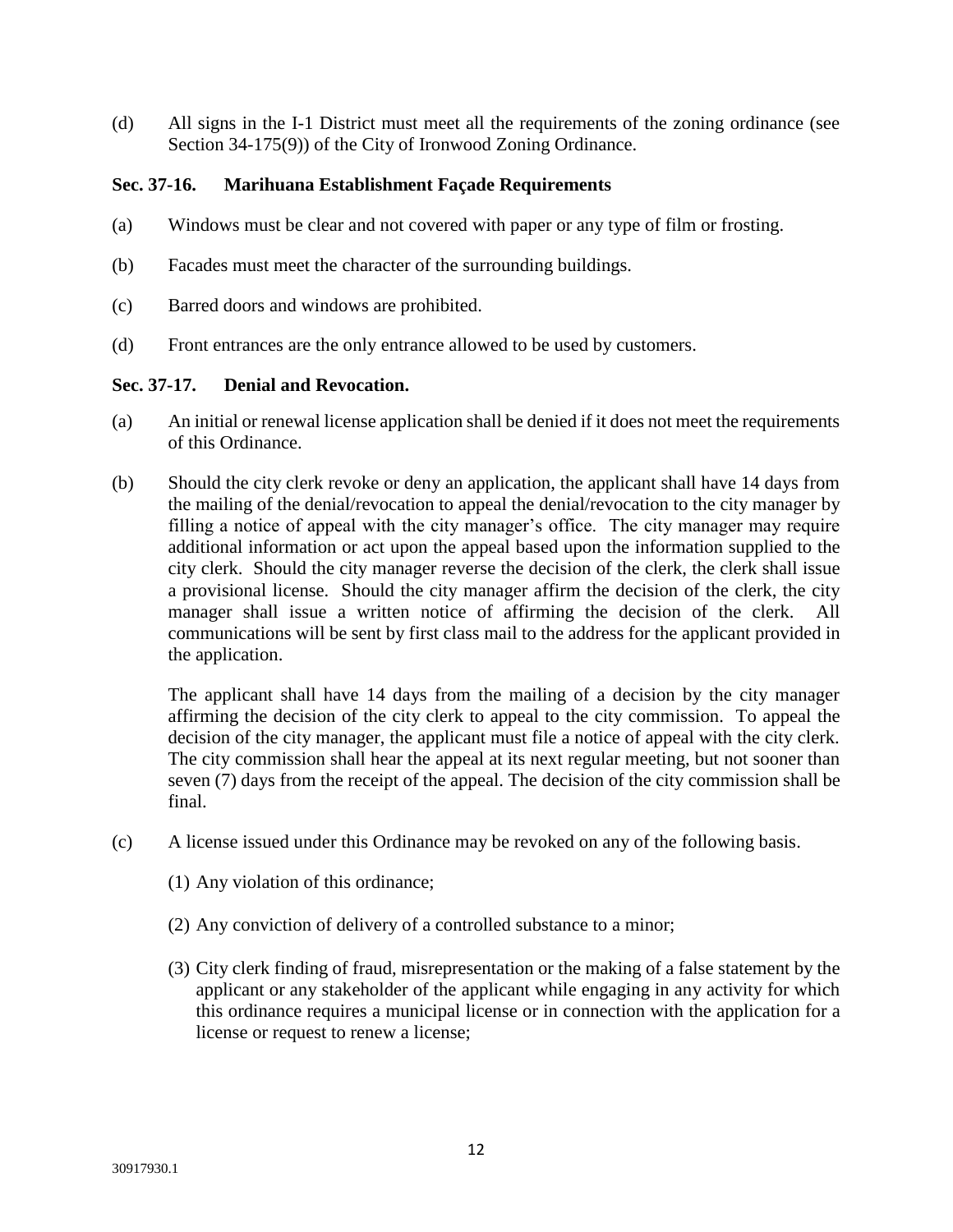- (4) The license holder or any of its stakeholders is in default to the city personally or in connection with any business in which they hold an ownership interest, for failure to pay property taxes, special assessments, fines, fees or other financial obligation;
- (5) The marihuana establishment is determined by the city to have become a public nuisance; or
- (6) The department has denied, revoked or suspended the applicant's state operating license.

# **Sec. 37-18. No Vested Rights.**

It is hereby expressly declared that nothing in this Ordinance shall be held or construed to give or grant to any property owner, lessor, license applicant, or licensee a vested right, license, privilege, or permit to continued authorization from the City for operations within the City. The City expressly reserves the right to repeal this Ordinance, in any way including, but not limited to, complete elimination of or reduction in the type and/or number of authorized Marihuana Establishments.

# **Sec. 37-19. Penalties.**

Any person who violates any of the provisions of this Ordinance shall be responsible for a municipal civil infraction and subject to the payment of a civil fine of not more than \$500.00 plus costs. Each day a violation of this Ordinance continues to exist constitutes a separate violation. A violator of this Ordinance shall also be subject to such additional sanctions, remedies, and judicial orders as are authorized under Michigan law. A violation of this Ordinance is deemed to be a nuisance per se. In addition to any other remedy available at law, the City may bring an action for an injunction or other process against a person to restrain, prevent, or abate any violation of this Ordinance. This Ordinance shall be enforced and administered by the Zoning Administrator or such other City official as may be designated from time to time by Commission Resolution.

# **Sec. 37-20. Severability.**

Nothing in this Ordinance is intended to limit an individual's or entity's rights under the Act. The Act or the rules promulgated thereunder supersede this Ordinance where this is a conflict between them. This Ordinance and various parts, sections and clauses thereof, are hereby declared severable. If any parts, sections, paragraphs or clauses are adjudged invalid, it is hereby provided that the remainder of this Ordinance shall not be affected thereby.

# **Sec. 37-21. Repealer.**

Any ordinance that is in conflict with this Ordinance is hereby repealed.

# **Sec. 37-22. Effective Date.**

The terms and provisions of this Ordinance shall become effective upon publication and adoption in accordance with law.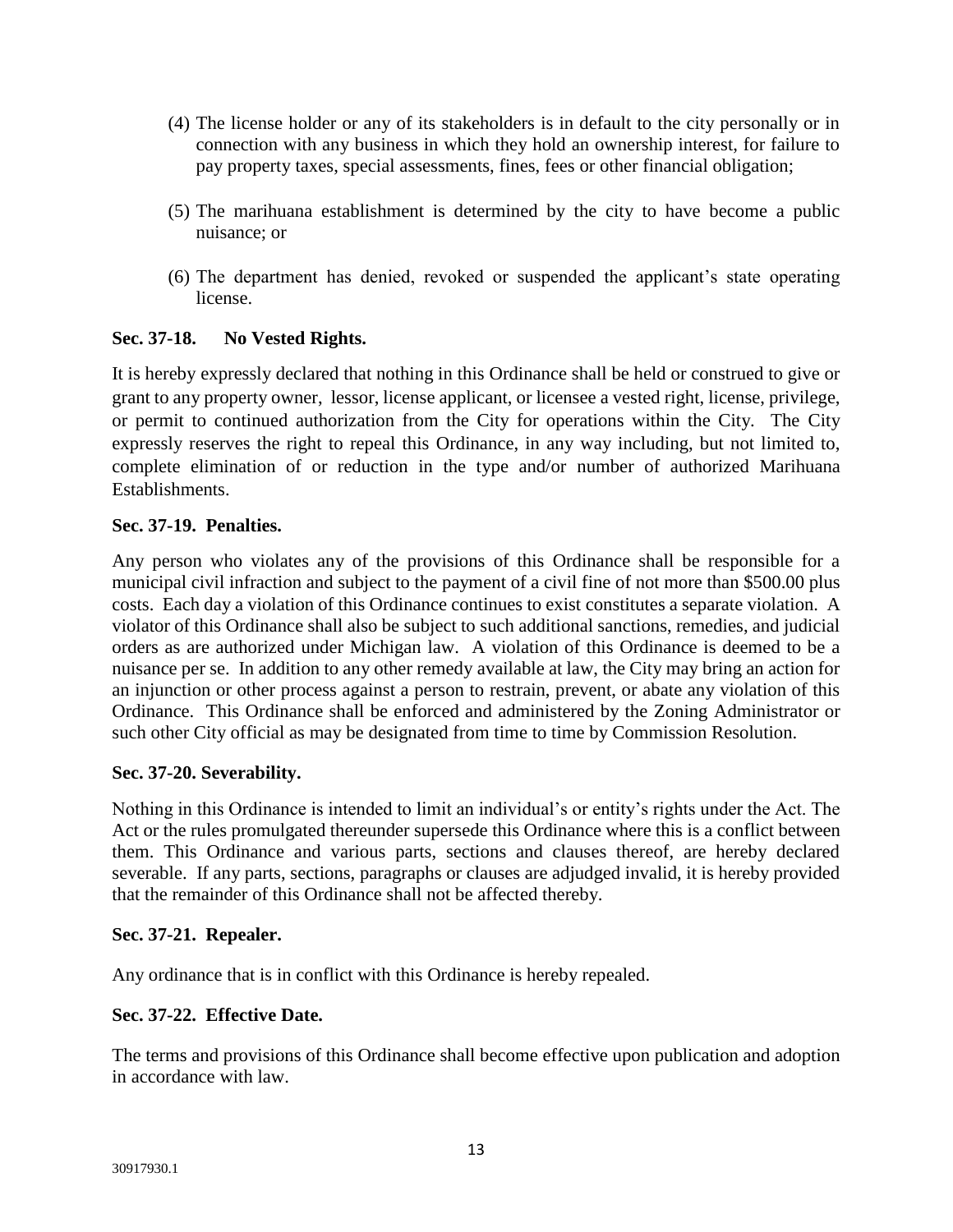Effective: \_\_\_\_\_\_\_\_\_\_\_\_, 2022

KIM CORCORAN, MAYOR

ATTEST:

\_\_\_\_\_\_\_\_\_\_\_\_\_\_\_\_\_\_\_\_\_\_\_\_\_\_\_\_\_\_\_ WENDY HAGSTROM, CITY CLERK

Figure 1: Buffer Map and Downtown Core Block Map